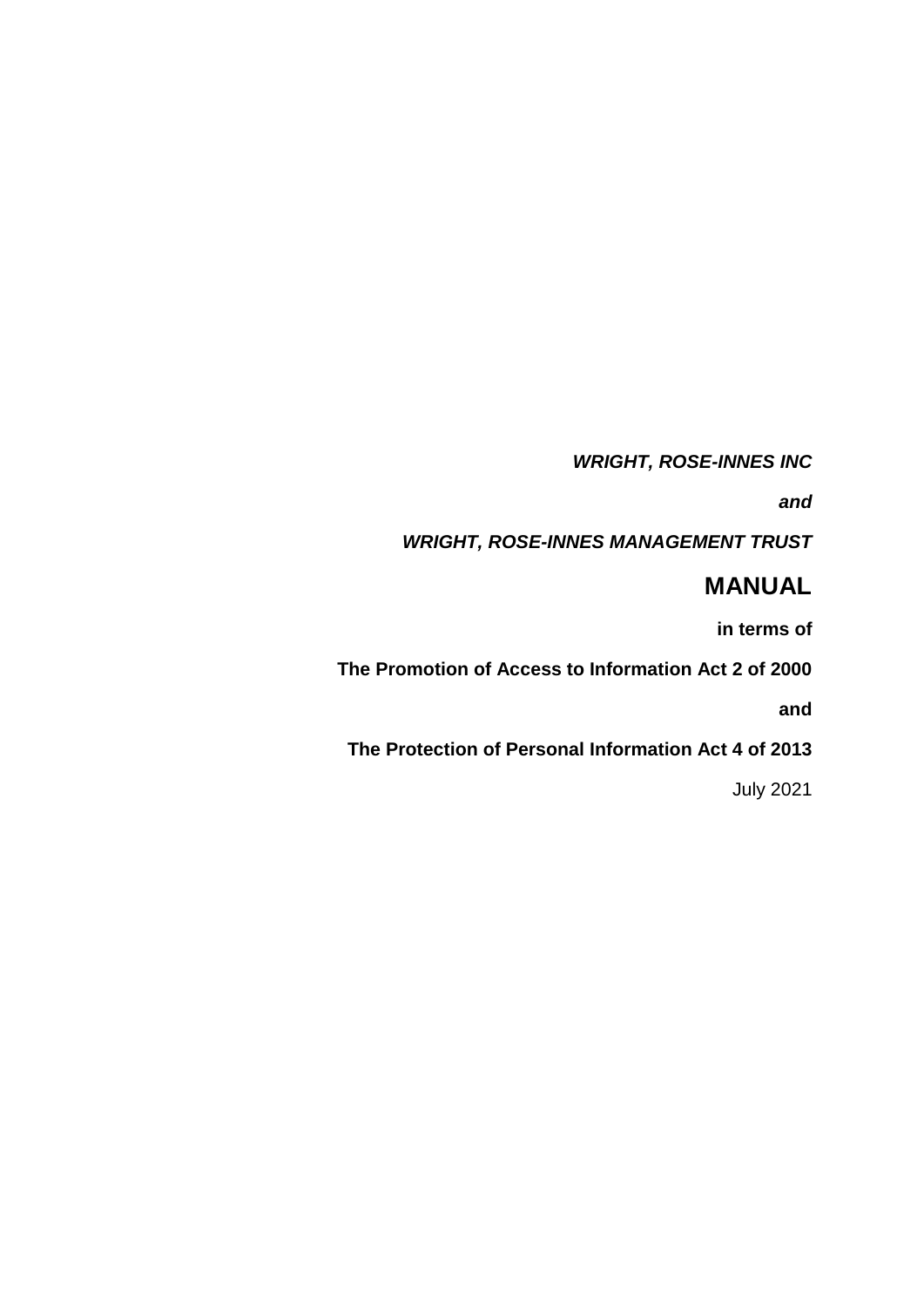# **INDEX**

- 1. Introduction
- 2. Company contact details
- 3. The South African Human Rights Commission
- 4. Applicable legislation
- 5. Schedule of records
- 6. Requesting information not publicly available
- 7. Grounds for refusal of access to certain records
- 8. Decision to grant or deny access
- 9. Remedies for refusal of access to information request
- 10. Fees
- 11. Protection and processing of personal information in line with POPIA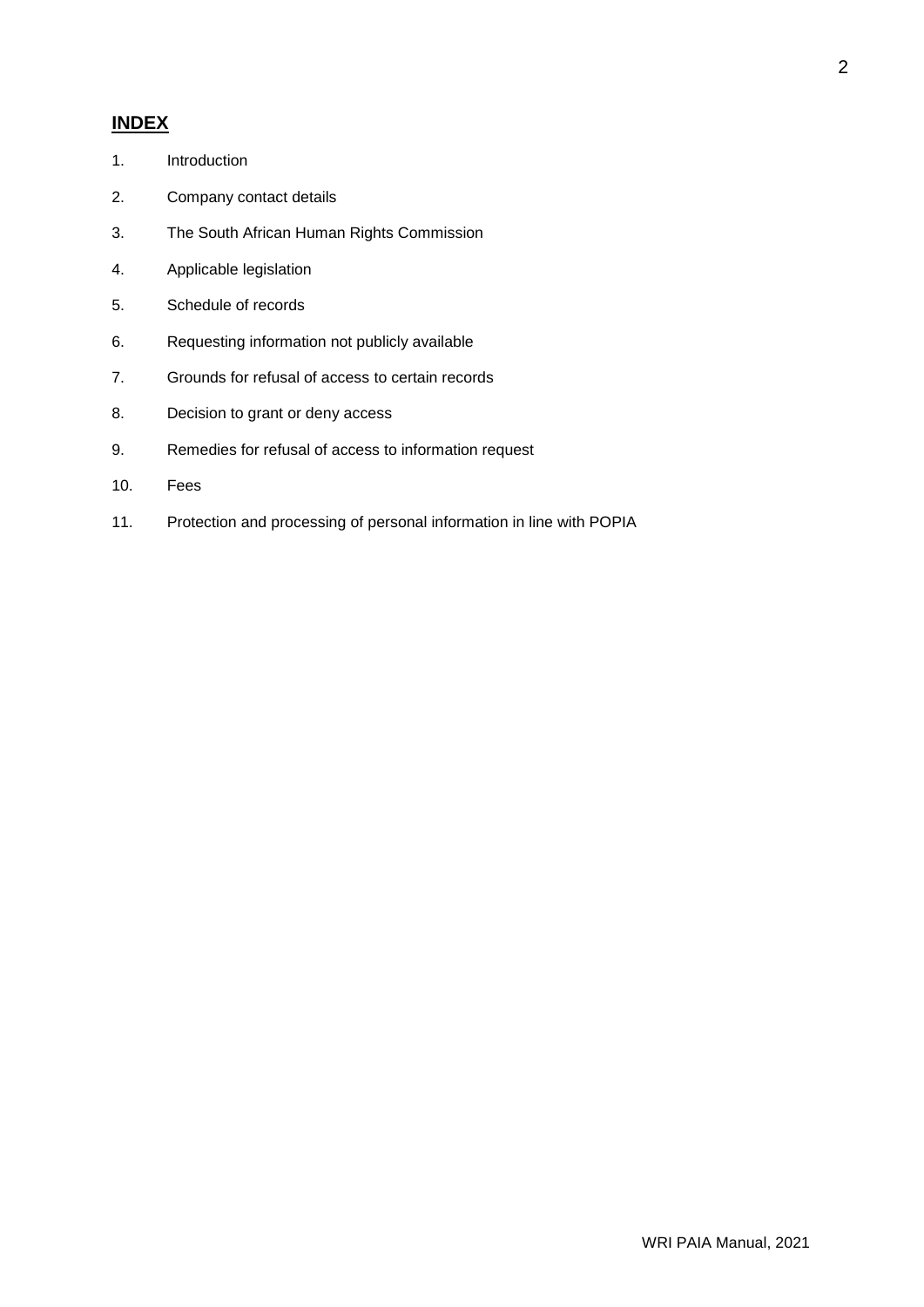# **NOTICE: THIS MANUAL HEREBY SUBSTITUTES AND REPLACES ANY PRIOR MANUAL CONCLUDED FOR WRIGHT, ROSE-INNES INCORPORATED AND WRIGHT, ROSE-INNES MANAGEMENT TRUST**

# **1. INTRODUCTION**

- 1.1. Thank you for reading this manual, which we make available to you in accordance with section 51 of Promotion of Access to Information Act 2 of 2000, as amended from time to time ("PAIA") and regulation 4(1)(d) of the Protection of Personal Information Act 4 of 2013 ("POPIA") Regulations (the/this "Manual").
- 1.2. A copy of this manual is available at -
- 1.2.1. our website: [www.wri.co.za;](https://writrust-my.sharepoint.com/personal/kirstenb_wri_co_za/Documents/Documents/Kirsten%20Matters/Richard%20Maddern%20Matters/POPIA/www.wri.co.za)
- 1.2.2. our office, as detailed in paragraph 2.1 below, and you will be required to give us at least 7 (SEVEN) days prior written notice of your intention to come in and view this; and
- 1.2.3. the offices of the Commission, as described in paragraph 3.2 below.
- 1.3. A copy of this Manual may be requested and obtained from our Deputy Information Officer in writing and at a prescribed fee.
- 1.4. Company details: We are WRIGHT, ROSE-INNES INC., registration number: 1998/000208/21 a personal liability company incorporated in accordance with the company laws of the Republic of South Africa, and WRIGHT, ROSE-INNES MANAGEMENT TRUST, a duly registered trust in terms of the Trust Property Control Act, with registration number IT1628/98, ("**we**"/"**us**").
- 1.5. This Manual contains the procedures and relevant legislative provisions applicable to all access to information requests submitted to us.
- 1.6. Prior to any access to information requests being granted, the requester (any person, including, but not limited to, a public body or an official thereof, making a request for access to a record of that private body; and includes a person acting on behalf of such a person) must comply with all relevant requirements in PAIA and to the extent applicable, POPIA (the "Requester").

# **2. COMPANY DETAILS**

# 2.1. **Company Contact Details**

Company Name: Wright, Rose-Innes Inc. and Wright, Rose-Innes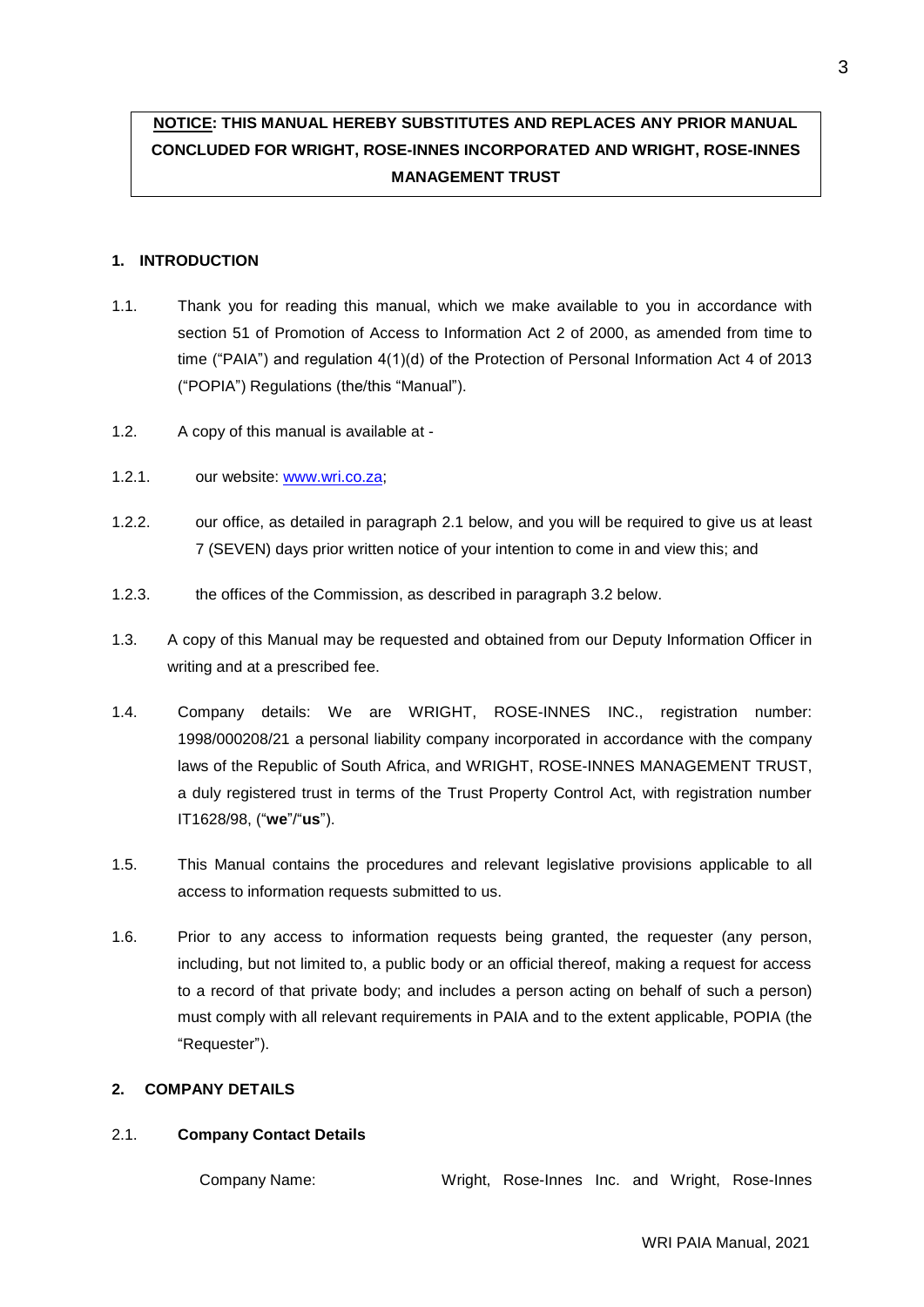|                        | Management Trust.                             |
|------------------------|-----------------------------------------------|
| Head of Company:       | <b>Richard Thomas Maddern</b>                 |
| Postal Address:        | P O BOX 2503, BEDFORDVIEW,                    |
|                        | BEDFORDVIEW,                                  |
|                        | GAUTENG,                                      |
|                        | 2008                                          |
| <b>Street Address:</b> | 31 ARTERIAL ROAD WEST, ORIEL,<br>BEDFORDVIEW, |
|                        | GAUTENG,                                      |
|                        | 2008                                          |
| Telephone Number:      | 011 615 8828;                                 |
|                        | 011 646 9991                                  |
| Fax Number:            | 011 615 4748                                  |
| Email:                 | richardm@wri.co.za                            |
| Website:               | www.wri.co.za                                 |

# 2.2. **Company Information Officer Details**

| Name of Information Officer: | <b>Richard Maddern</b>          |
|------------------------------|---------------------------------|
| Postal Address:              | P O Box 1987, Saxonwold 2132    |
| Street Address:              | 96 Jan Smuts Avenue, Saxonwold. |
| Telephone Number:            | 011 646 9991                    |
| Fax Number:                  | 011 646 3310                    |
| Email:                       | richardm@wri.co.za              |

# **3. THE SOUTH AFRICAN HUMAN RIGHTS COMMISSION**

3.1. The South African Human Rights Commission (the "Commission") has compiled a guide in terms of section 10 of the South African Human Rights Commission Act 40 of 2013 (the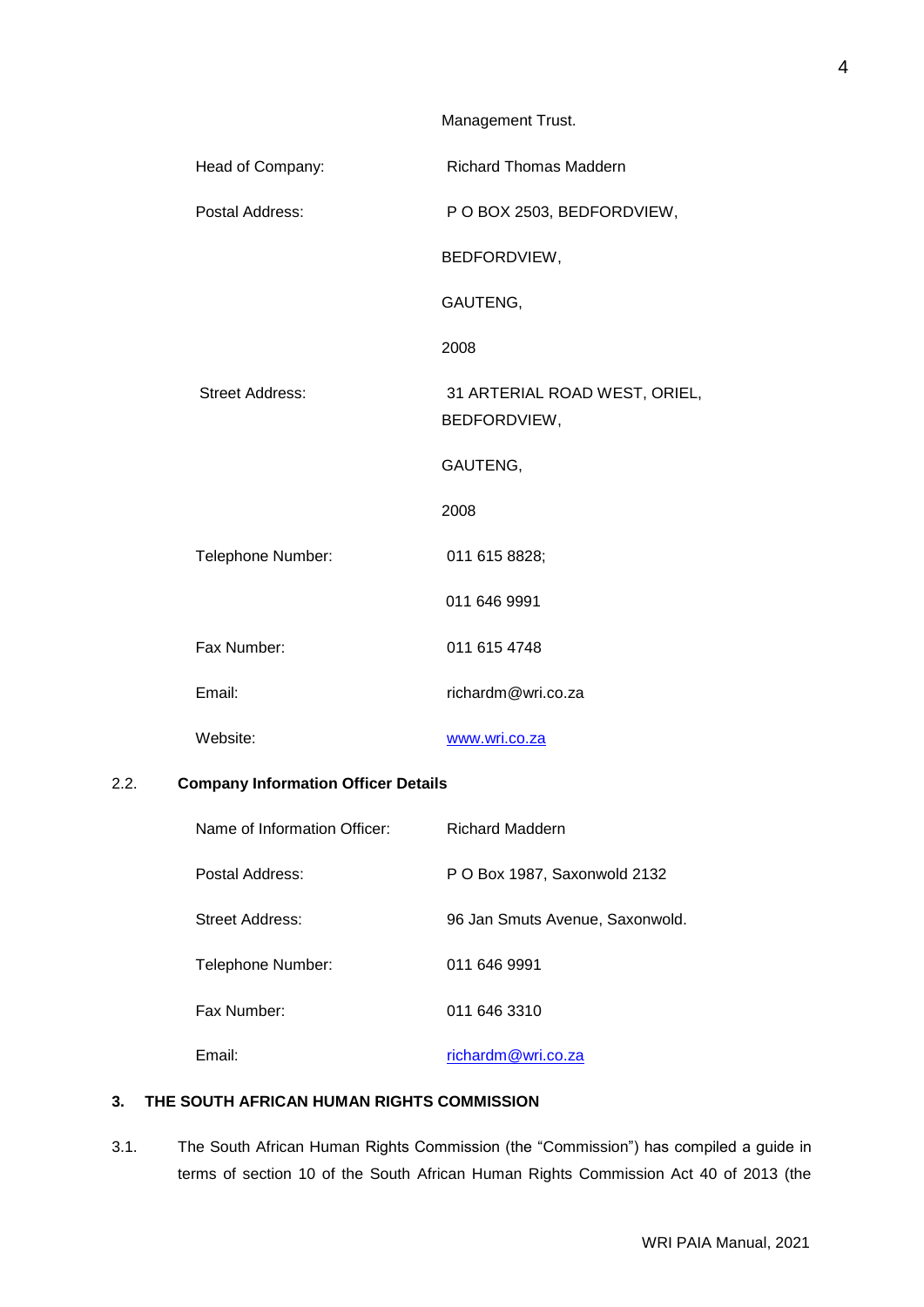"Act"). This guide contains information which will assist any person who wishes to exercise any of their rights in terms of the Act and PAIA.

3.2. The contact details of the Commission are as follows:

| Postal Address:                    | Private Bag 2700, Houghton, 2041 |
|------------------------------------|----------------------------------|
| Telephone Number: (+27)11 877 3600 |                                  |
| Fax Number:                        | (+27)11 403 0625                 |
| Website:                           | www.sahrc.org.za                 |

# **4. APPLICABLE LEGISLATION**

In compliance with section  $51(1)(c)$  of PAIA, a list of legislation applicable to us is attached as Annexure A hereto.

## **5. SCHEDULE OF RECORDS**

- 5.1. In compliance with section 51(1)(d) of PAIA, a list of records kept by us is attached as Annexure B hereto.
- 5.2. Kindly note that the table in Annexure B indicates the availability of such records, these may either be available freely to the public or will be made available the Requester, subject to a successful request in terms of the relevant PAIA or POPIA sections.

# **6. REQUESTING ACCESS TO INFORMATION NOT PUBLICLY AVAILABLE**

The Requester must comply with the following when submitting a request for information that is not generally available to the public:

- 6.1. All the procedural requirements as set out in section 53 of PAIA.
- 6.2. Complete and submit the prescribed Request for Access form, attached as Annexure C hereto. This form should be accompanied by payment of a request fee (if applicable) and a deposit (if applicable). Submission must be made to the Information Officer as set out in clause 2.2 above.
- 6.3. Provide sufficient details to enable us to identify the -
- 6.3.1. requested record(s);
- 6.3.2. Requester (and proof of capacity to request the record(s) on behalf of someone else);
- 6.3.3. postal address or fax number of the Requester in the Republic;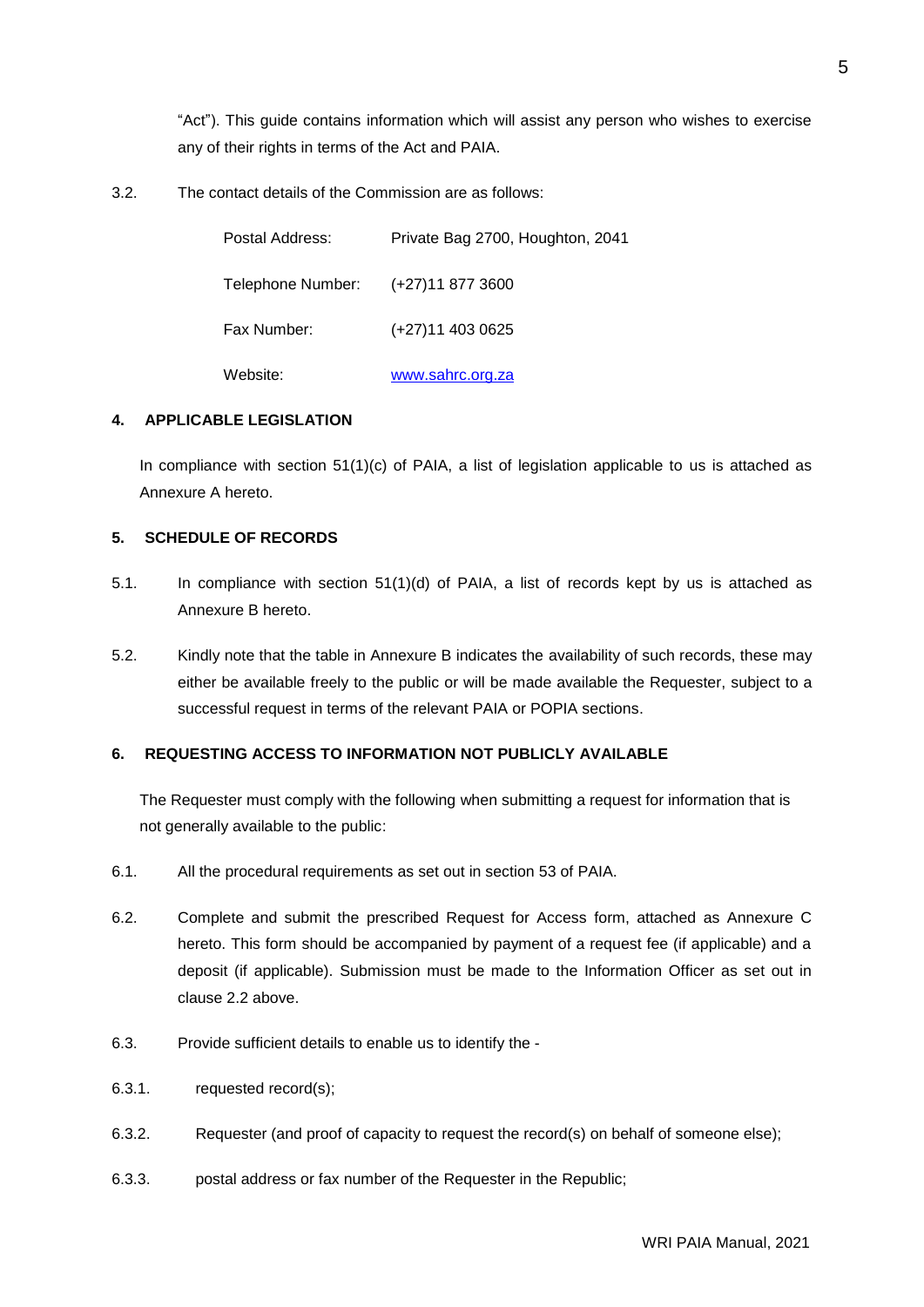- 6.3.4. right which the requester is seeking to exercise or protect with an explanation of the reason the record is required to exercise or protect the right.
- 6.4. If the Requester wishes to be informed of the decision in any manner (in addition to written) the manner and particulars thereof should also be provided to us.

# **7. GROUNDS FOR REFUSAL OF ACCESS TO CERTAIN RECORDS**

- 7.1. In terms of Part 3, Chapter 4 of PAIA there are a number of grounds that warrant the refusal to release certain records. Such instances include mandatory protection of -
- 7.1.1. privacy of a third party who is natural person;
- 7.1.2. commercial information of a third party;
- 7.1.3. certain confidential information of a third party;
- 7.1.4. information relating to the safety of individuals, and protection of property;
- 7.1.5. records privileged from production in legal proceedings;
- 7.1.6. commercial information of a private body; and
- 7.1.7. research information of third parties, and protection of research information of private bodies.
- 7.2. Requests for records which are clearly frivolous, vexatious or involve an unreasonable diversion of resources may also be refused.

# **8. DECISION TO GRANT OR DENY ACCESS**

- 8.1. Our Information Officer will deliberate and decide on the request of the Requester within 30 (THIRTY) days of receipt of the request for access.
- 8.2. In cases where the request for access is for a large number of records or the request requires a search at more than one of our offices the period may be extended for a further period of up to 30 (THIRTY) days.
- 8.3. The company will make use of the information provided in Annexure C hereto to inform the relevant Requester of such an extension in writing.

# **9. REMEDIES FOR REFUSAL OF ACCESS TO INFORMATION REQUEST**

# 9.1. **Internal Appeal**

The decision of the Information Officer or Deputy Information Officer is final in terms of our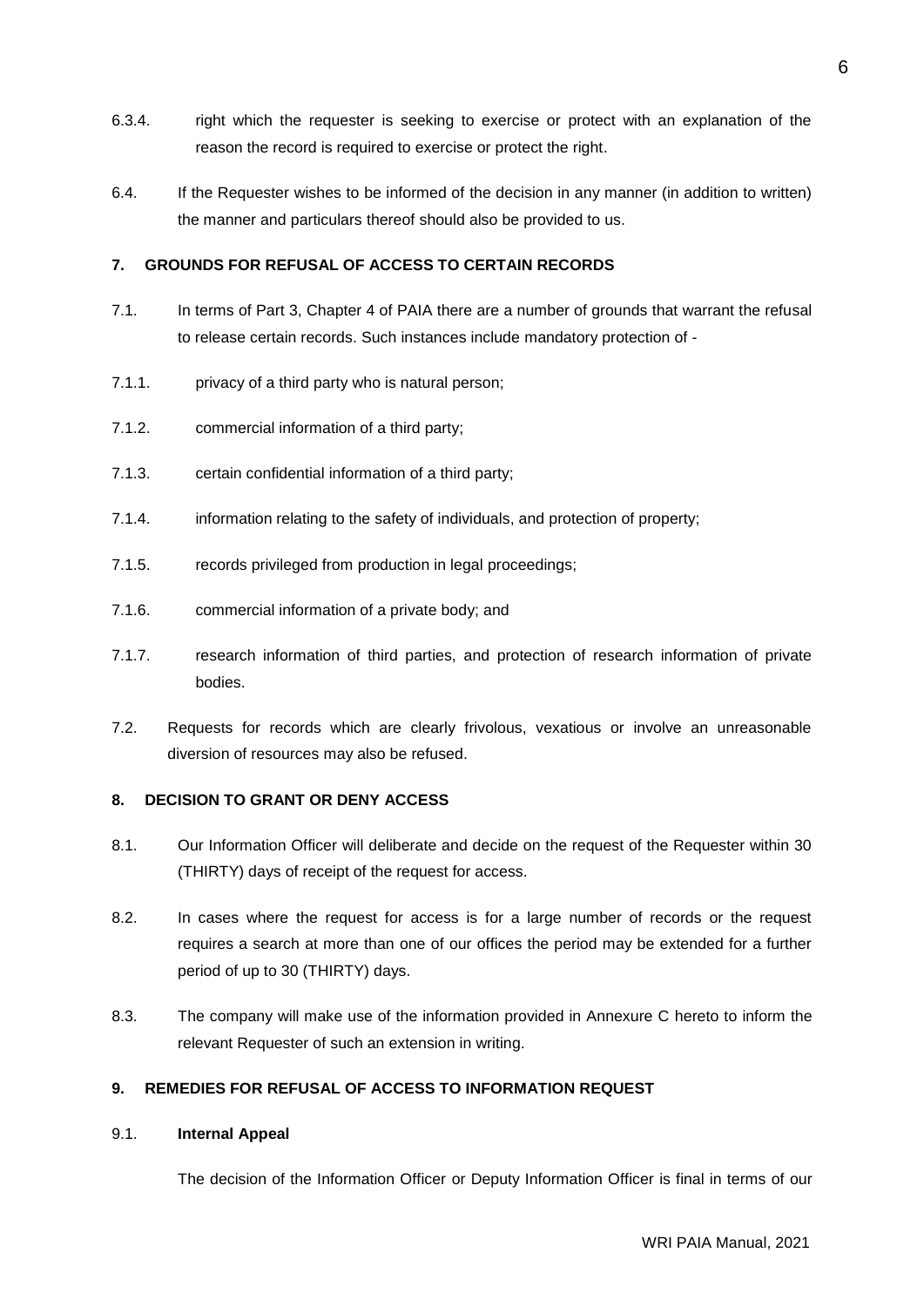internal procedures for access to information. The external remedies set out below remain available to the Requester, however there is no internal appeal procedure.

#### 9.2. **External Appeal**

The Requester may in terms of sections 56(3)(c) and 78 of PAIA apply to a court within 180 days of notification of the decision for appropriate relief.

# **10. FEES**

## 10.1. **Request Fee**

The Request Fee is a standard fee, which is payable before the request of the Requester will be processed.

#### 10.2. **Deposit**

In the event that the preparation of the records requested exceed 6 (SIX) hours, a deposit is payable equal to not more than one third of the access fees (which would be payable if the request were to be granted).

#### 10.3. **Payment of fees**

Records successfully requested will only be released to the Requester once all fees have been paid in full.

#### 10.4. **Fee structure**

The fee structure is available on the website of the Commission at: [www.sahrc.org.za.](http://www.sahrc.org.za/)

# **11. PROTECTION AND PROCESSING OF PERSONAL INFORMATION IN LINE WITH POPIA**

11.1. Please take note that this Manual is subject to and should be read with our Privacy Policy, which is available at:

> [https://www.wri.co.za/portals/31/Images/Files/Privacy%20Policy.pdf?r=7a7XObD0Bk](https://www.wri.co.za/portals/31/Images/Files/Privacy%20Policy.pdf?r=7a7XObD0BkOnwK27j1uo4Q) [OnwK27j1uo4Q](https://www.wri.co.za/portals/31/Images/Files/Privacy%20Policy.pdf?r=7a7XObD0BkOnwK27j1uo4Q)

- 11.2. We respect your right to privacy, as contained in section 14 of the Constitution of the Republic of South Africa of 1996, and which forms the cornerstone of POPIA. In order for us to assist you, it may be necessary for you to share some of your Personal Information with us from time to time.
- 11.3. We will take all reasonable steps to protect the Personal Information of any Data Subjects which is in our possession. For the purposes of this section, "Data Subject", "Personal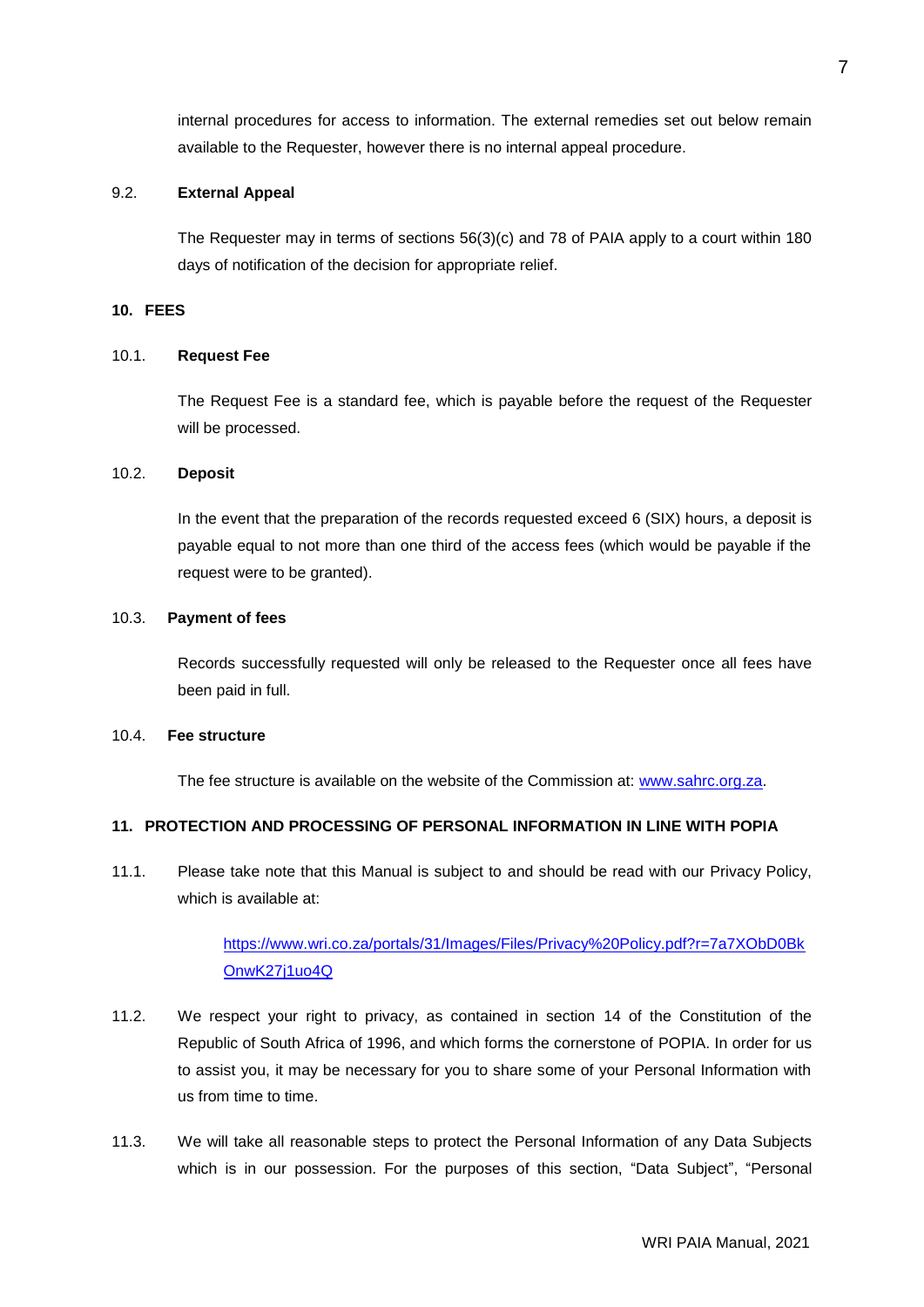Information", "Processing" and "Responsible Party" will be understood in accordance with the definition provided in POPIA. Any such Personal Information that you may share with us, and the reasons why such information is required, will depend on the nature and scope of your relationship with us.

- 11.4. We attach as Annexure D hereto the types of Personal Information we Process as well as the purpose for which such Personal Information is Processed.
- 11.5. As a Responsible Party, we undertake to comply with the relevant provisions of POPIA in relation to the Processing of Personal Information.
- 11.6. In particular, we undertake and are committed to comply with the 8 (EIGHT) conditions for the lawful Processing of Personal Information contained in Chapter 3 of POPIA, as set out below:
- 11.6.1. Accountability.
- 11.6.2. Processing limitation.
- 11.6.3. Purpose specification.
- 11.6.4. Further processing limitation.
- 11.6.5. Information quality.
- 11.6.6. Openness.
- 11.6.7. Security safeguards.
- 11.6.8. Data subject participation.
- 11.7. Personal Information will be Processed by us, our representatives, our affiliates and their representatives.
- 11.8. Should the cross-border flow of Personal Information be necessary in the course of business and the purpose for which the Personal Information is Processed, it will only take place if all the conditions as set out in section 72 of POPIA are complied with.
- 11.9. We attach as Annexure E hereto a description of the security measures to be implemented to ensure protection of Personal Information.
- 11.10. Should any Data Subject object to the Processing of their Personal Information, they may lodge such objection by completing the form attached as Annexure F hereto and email the completed form to: [richardm@wri.co.za.](mailto:richardm@wri.co.za)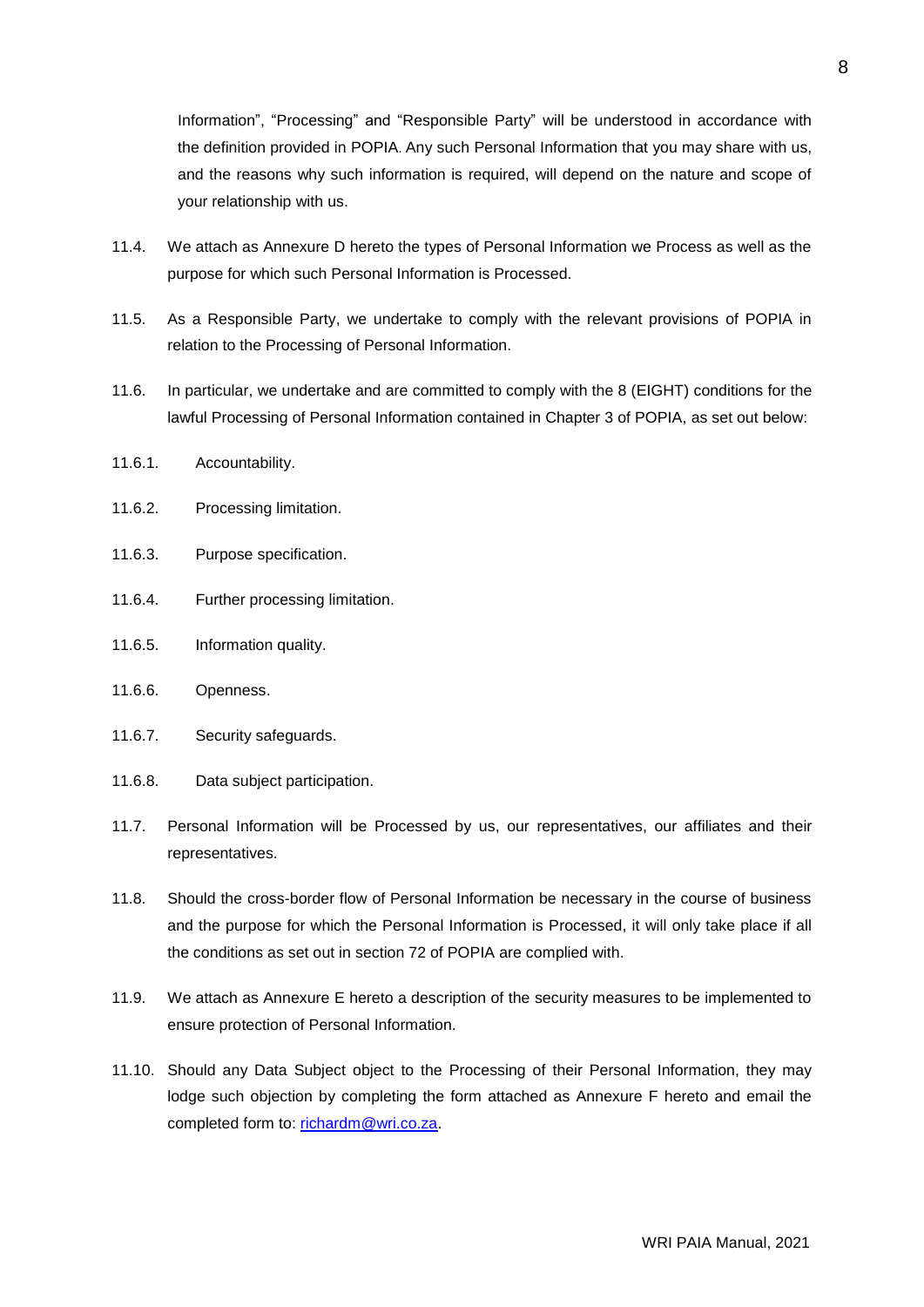- 11.11. Should any Data Subject wish to request that we destroy Personal Information in our possession, they may complete the form attached as Annexure G hereto and email the completed form to: [richardm@wri.co.za.](mailto:richardm@wri.co.za) In the event that such a request is lodged, Data Subjects should take note of the fact that we may not be able to continue our relationship with you if we cannot Process your Personal Information. Of course, should any law require us to not destroy your Personal Information, a request of this nature cannot be complied with.
- 11.12. We have a comprehensive data management framework in place in order to comply with POPIA and ensure that the best efforts are employed to ensure the protection of Personal Information Processed by us. We employ up to date technology to ensure the confidentiality, integrity and availability of the Personal Information under our care.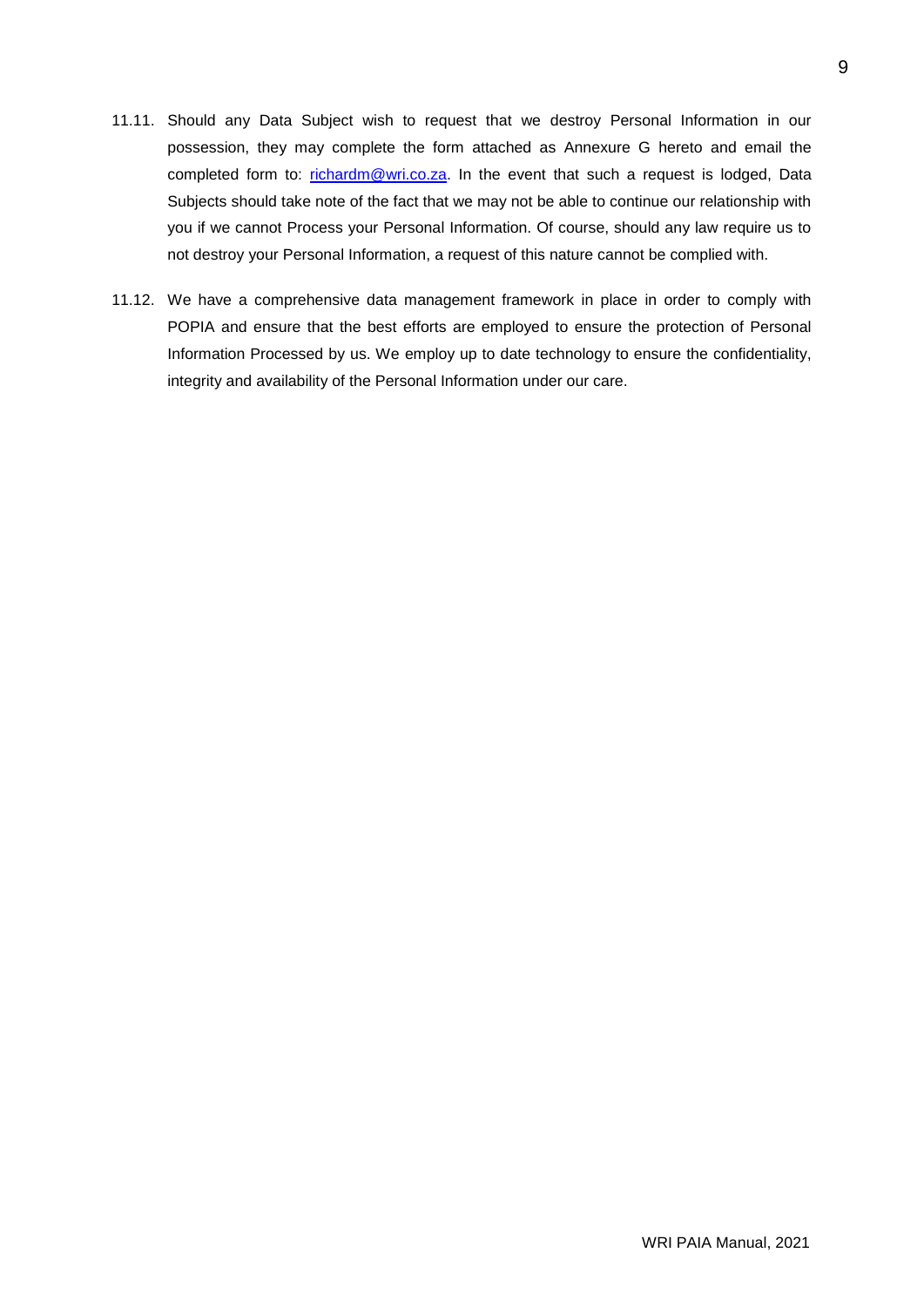# **ANNEXURE A: LEGISLATION APPLICABLE TO THE COMPANY**

| The Companies Act 71 of 2008                                        |
|---------------------------------------------------------------------|
| Basic Conditions of Employment Act 75 of 1997                       |
| Broad Based Black Economic Empowerment Act 53 of 2003               |
| Compensation for Occupational Injuries and Diseases Act 130 of 1993 |
| Consumer Protection Act 68 of 2008                                  |
| Electronic Communications and Transactions Act 25 of 2002           |
| Employment Equity Act 55 of 1998                                    |
| Financial Intelligence Centre Act 38 of 2001                        |
| Income Tax Act 95 of 1967                                           |
| Labour Relations Act 66 of 1995                                     |
| Legal Practice Act 28 of 2014                                       |
| National Credit Act 34 of 2005                                      |
| Pension Funds Act 24 of 1956                                        |
| Prevention of Organised Crime Act 121 of 1998                       |
| Promotion of Access of Information Act 2 of 2000                    |
| Protection of Personal Information Act 4 of 2013                    |
| Unemployment Insurance Act 30 of 1996                               |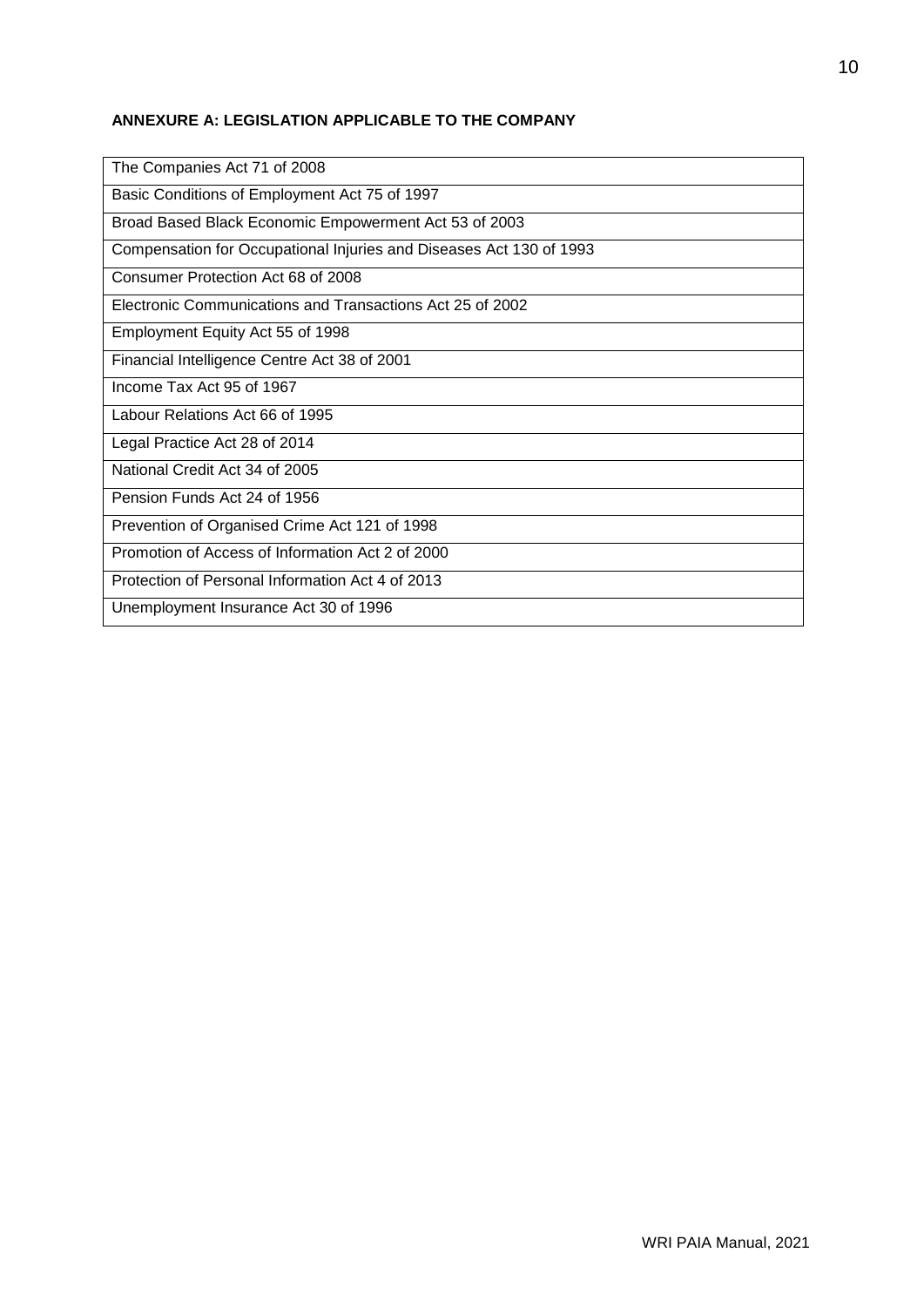# **ANNEXURE B: RECORDS**

The inclusion of any subject or category of records should not be taken as an indication that records falling within those subjects and/or categories will be made available under PAIA. In particular, certain grounds of refusal as set out in PAIA may be applicable to a request for such records.

The following categories of records are held by us:

- Statutory company information.
- Financial and tax records.
- Banking details.
- Human resources / Employment records.
- Intellectual property.
- Permits and licences.
- Insurance records.
- Immovable and movable property.
- Information technology.
- Specific agreements relating to our business activities.
- Policy documents.
- Miscellaneous agreements.
- Internal and external correspondence.
- Information relating to legal proceedings.
- Overseas interests and investments.
- Records pertaining to our clients/customers.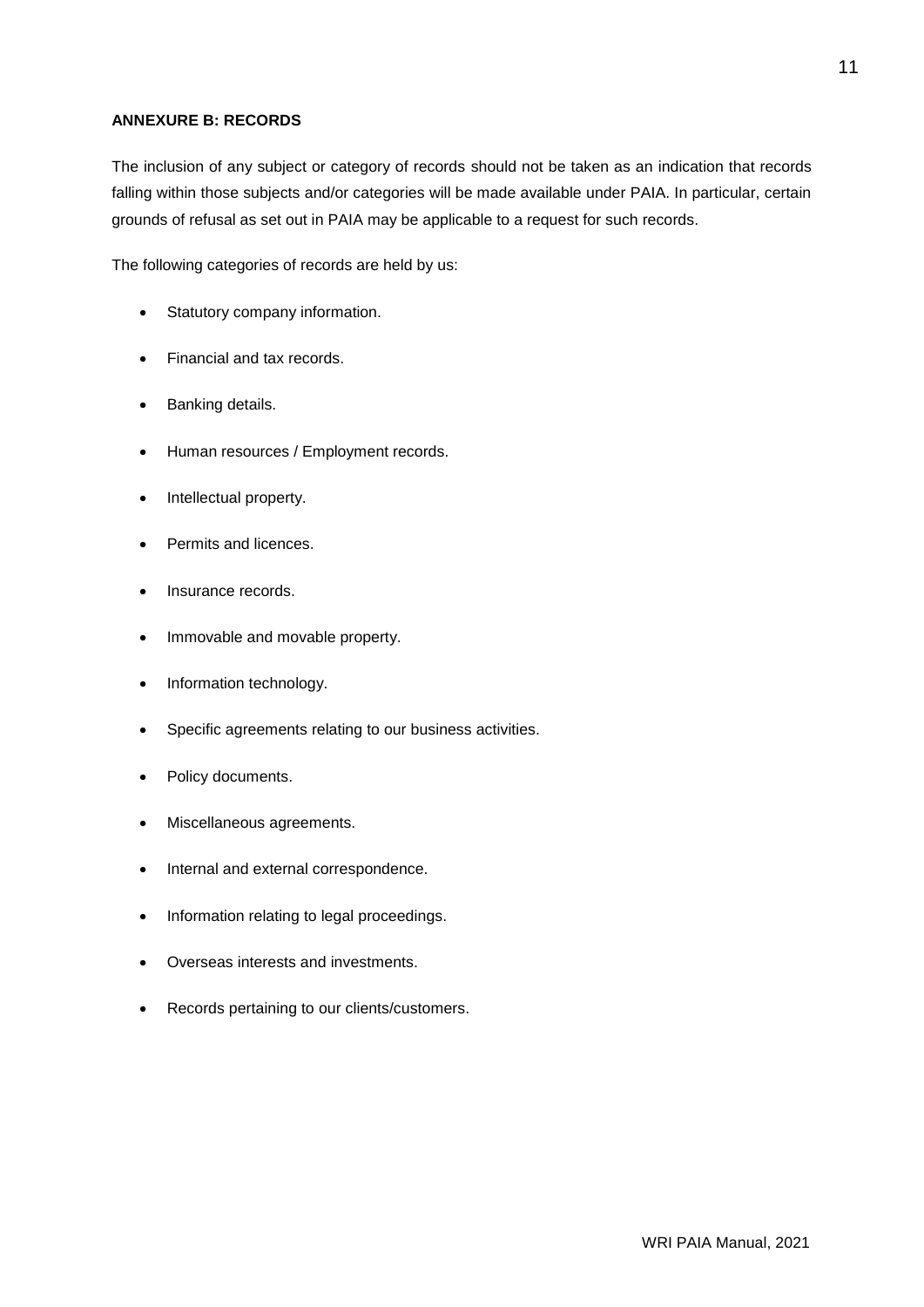#### **FORM C**

# **REQUEST FOR ACCESS TO RECORD OF PRIVATE BODY**

# **(Section 53(1) of the Promotion of Access to Information Act, 2000 (Act No. 2 of 2000))**

## **[Regulation 10]**

## **A. Particulars of private body**

The Head:

WRIGHT, ROSE-INNES INC & WRIGHT, ROSE-INNES MANAGEMENT TRUST

## **B. Particulars of person requesting access to the record**

| (a) The particulars of the person who requests access to the record must be given below.                                                                                |
|-------------------------------------------------------------------------------------------------------------------------------------------------------------------------|
| (b) The address and/or fax number in the Republic to which the information is to be sent must be given.                                                                 |
| (c) Proof of the capacity in which the request is made, if applicable, must be attached.                                                                                |
|                                                                                                                                                                         |
|                                                                                                                                                                         |
| Identity                                                                                                                                                                |
|                                                                                                                                                                         |
| address:                                                                                                                                                                |
|                                                                                                                                                                         |
|                                                                                                                                                                         |
| Capacity in which request is made, when made on behalf of another person:                                                                                               |
|                                                                                                                                                                         |
| C. Particulars of person on whose behalf request is made                                                                                                                |
|                                                                                                                                                                         |
| This section must be completed ONLY if a request for information is made on behalf of another person.                                                                   |
|                                                                                                                                                                         |
|                                                                                                                                                                         |
|                                                                                                                                                                         |
| D. Particulars of record                                                                                                                                                |
| (a) Provide full particulars of the record to which access is requested, including the reference number if that is<br>known to you, to enable the record to be located. |
| (b) If the provided space is inadequate, please continue on a separate folio and attach it to this form. The<br>requester must sign all the additional folios.          |
|                                                                                                                                                                         |
| 1. Description of record or relevant part of the record:                                                                                                                |
|                                                                                                                                                                         |
|                                                                                                                                                                         |
|                                                                                                                                                                         |
|                                                                                                                                                                         |
|                                                                                                                                                                         |
| 2. Reference number, if available:                                                                                                                                      |
|                                                                                                                                                                         |
|                                                                                                                                                                         |
|                                                                                                                                                                         |
|                                                                                                                                                                         |
|                                                                                                                                                                         |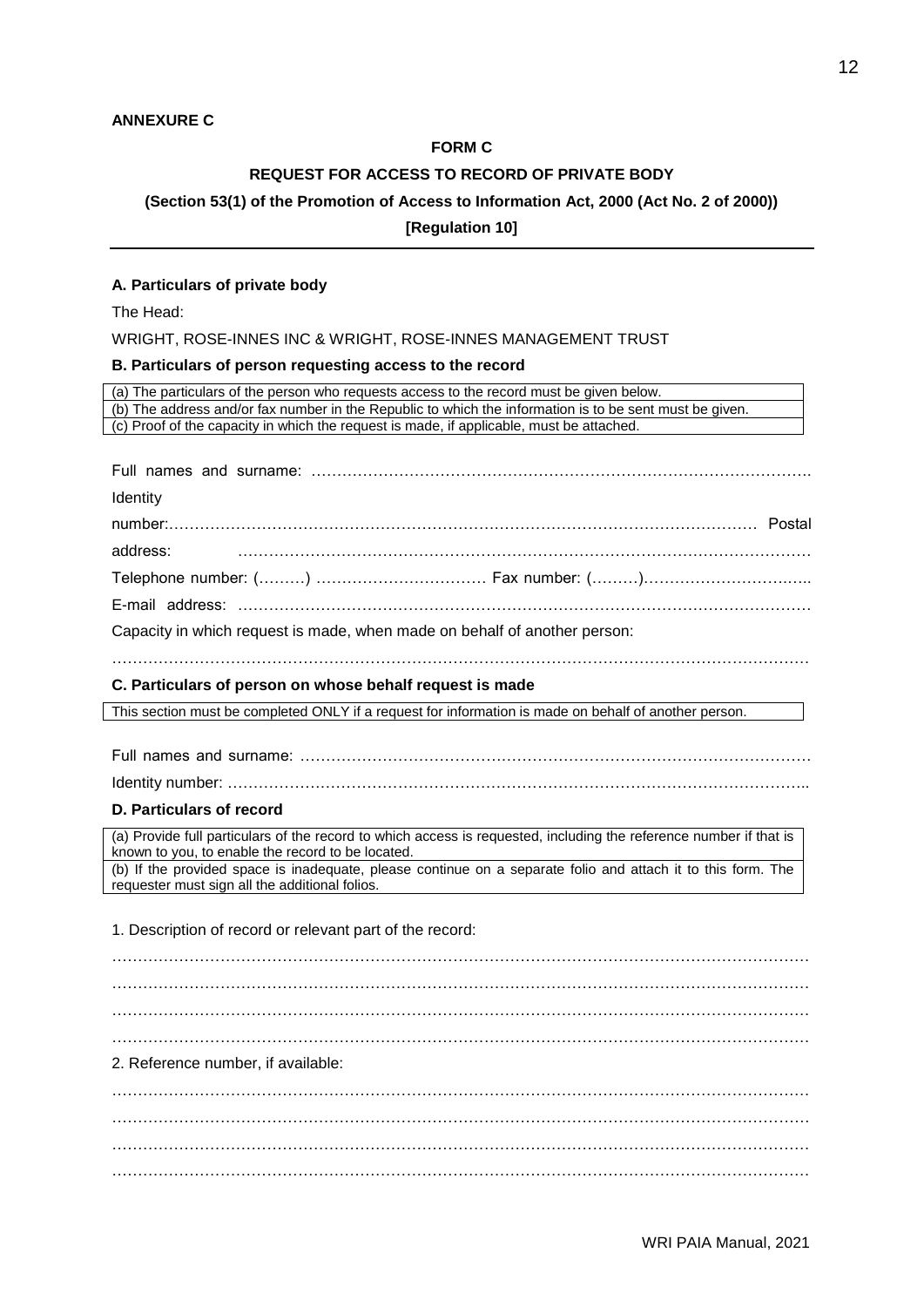# 3. Any further particulars of record:

……………………………………………………………………………………………………………………… ……………………………………………………………………………………………………………………… ………………………………………………………………………………………………………………………

#### **E. Fees**

(a) A request for access to a record, other than a record containing personal information about yourself, will be processed only after a request fee has been paid.

(b) You will be notified of the amount required to be paid as the request fee.

(c) The fee payable for access to a record depends on the form in which access is required and the reasonable time required to search for and prepare a record. (d) If you qualify for exemption of the payment of any fee, please state the reason for exemption.

Reason for exemption from payment of fees:

……………………………………………………………………………………………………………………… ……………………………………………………………………………………………………………………… ……………………………………………………………………………………………………………………… ………………………………………………………………………………………………………………………

## **F. Form of access to record**

If you are prevented by a disability to read, view or listen to the record in the form of access provided for in 1 to 4 below, state your disability and indicate in which form the record is required.

Disability:…………………………………..… Form in which record is required:…………………………….. Mark the appropriate box with an **X**.

NOTES:

- (a) Compliance with your request for access in the specified form may depend on the form in which the record is available.
- (b) Access in the form requested may be refused in certain circumstances. In such a case you will be informed if access will be granted in another form.
- (c) The fee payable for access to the record, if any, will be determined partly by the form in which access is requested.

| 1. If the record is in written or printed form: |                                                                                |                                                                                                   |  |
|-------------------------------------------------|--------------------------------------------------------------------------------|---------------------------------------------------------------------------------------------------|--|
| copy of record*                                 | inspection of record                                                           |                                                                                                   |  |
| 2. If record consists of visual images -        |                                                                                | (this includes photographs, slides, video recordings, computer-generated images, sketches, etc.): |  |
| view the images                                 | copy of the images*                                                            | transcription of the images                                                                       |  |
|                                                 |                                                                                | 3. If record consists of recorded words or information which can be reproduced in sound:          |  |
| listen to the soundtrack                        | transcription of soundtrack*                                                   |                                                                                                   |  |
| (audio cassette)                                | (written or printed document)                                                  |                                                                                                   |  |
|                                                 | 4. If record is held on computer or in an electronic or machine-readable form: |                                                                                                   |  |
| printed copy of record*                         | printed copy of information                                                    | copy in computer readable form <sup>*</sup>                                                       |  |
|                                                 | derived from the record*                                                       | (stiffy or compact disc)                                                                          |  |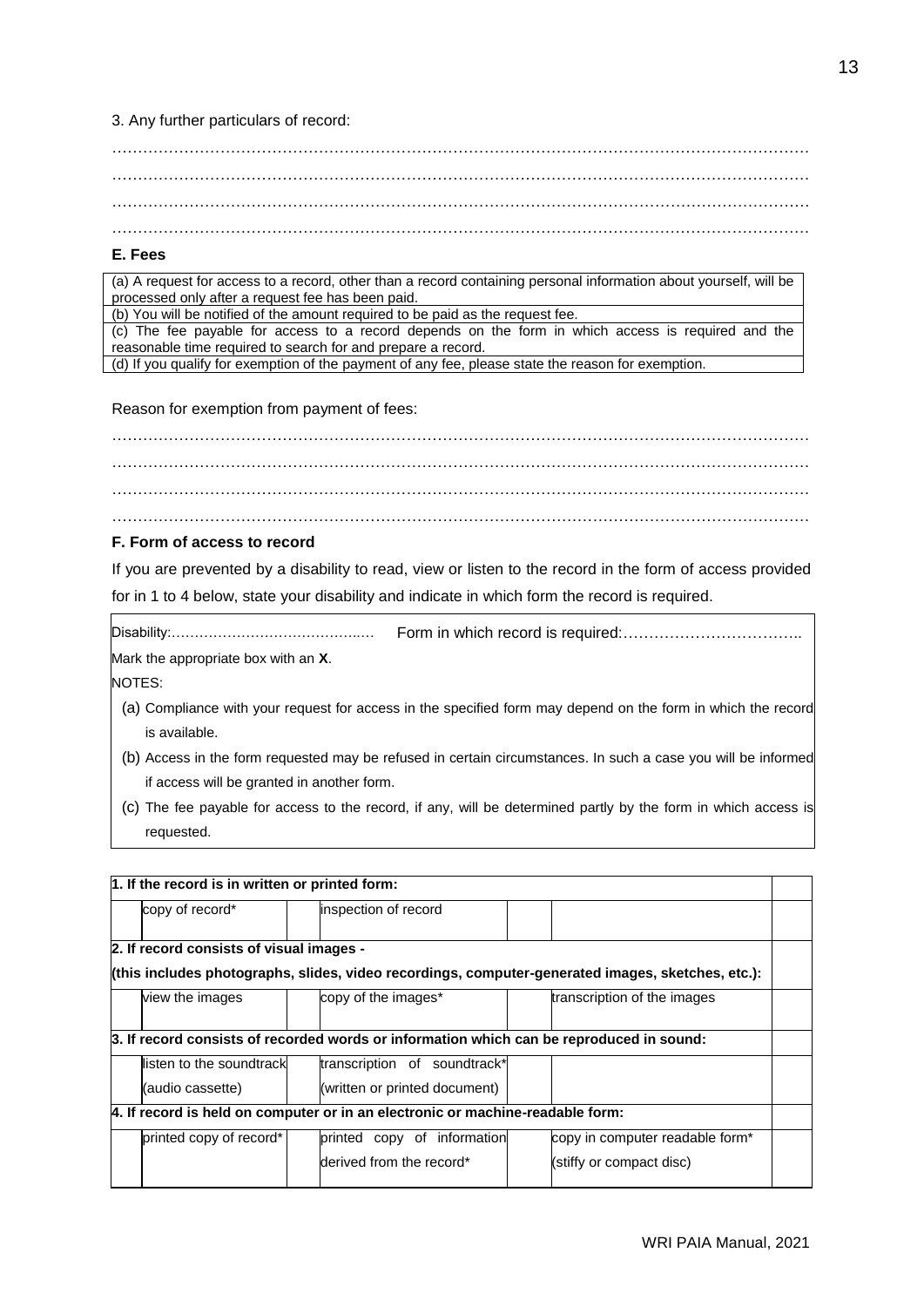| *If you requested a copy or transcription of a record (above), do you wish the | YES | NO. |
|--------------------------------------------------------------------------------|-----|-----|
| copy or transcription to be posted to you?                                     |     |     |
| Postage is payable.                                                            |     |     |

## **G. Particulars of right to be exercised or protected**

If the provided space is inadequate, please continue on a separate folio and attach it to this form. **The requester must sign all the additional folios.**

Indicate which right is to be exercised or protected:

……………………………………………………………………………………………………………………… ……………………..……………………………………………………………………………………………… ……………………………………………..………………………………………………………………………

Explain why the record requested is required for the exercise or protection of the aforementioned right:

……………………………………………………………………………………………………………………… ……………………..………………………………………………………………………………………………

## **H. Notice of decision regarding request for access**

You will be notified in writing whether your request has been approved / denied. If you wish to be informed in another manner, please specify the manner and provide the necessary particulars to enable compliance with your request.

How would you prefer to be informed of the decision regarding your request for access to the record?

………………………………………………………………………………………………………………………

Signed at …………………………….…………. this day………… of ……………..……………year ……….

………………………………………………………………

SIGNATURE OF REQUESTER / PERSON ON WHOSE BEHALF REQUEST IS MADE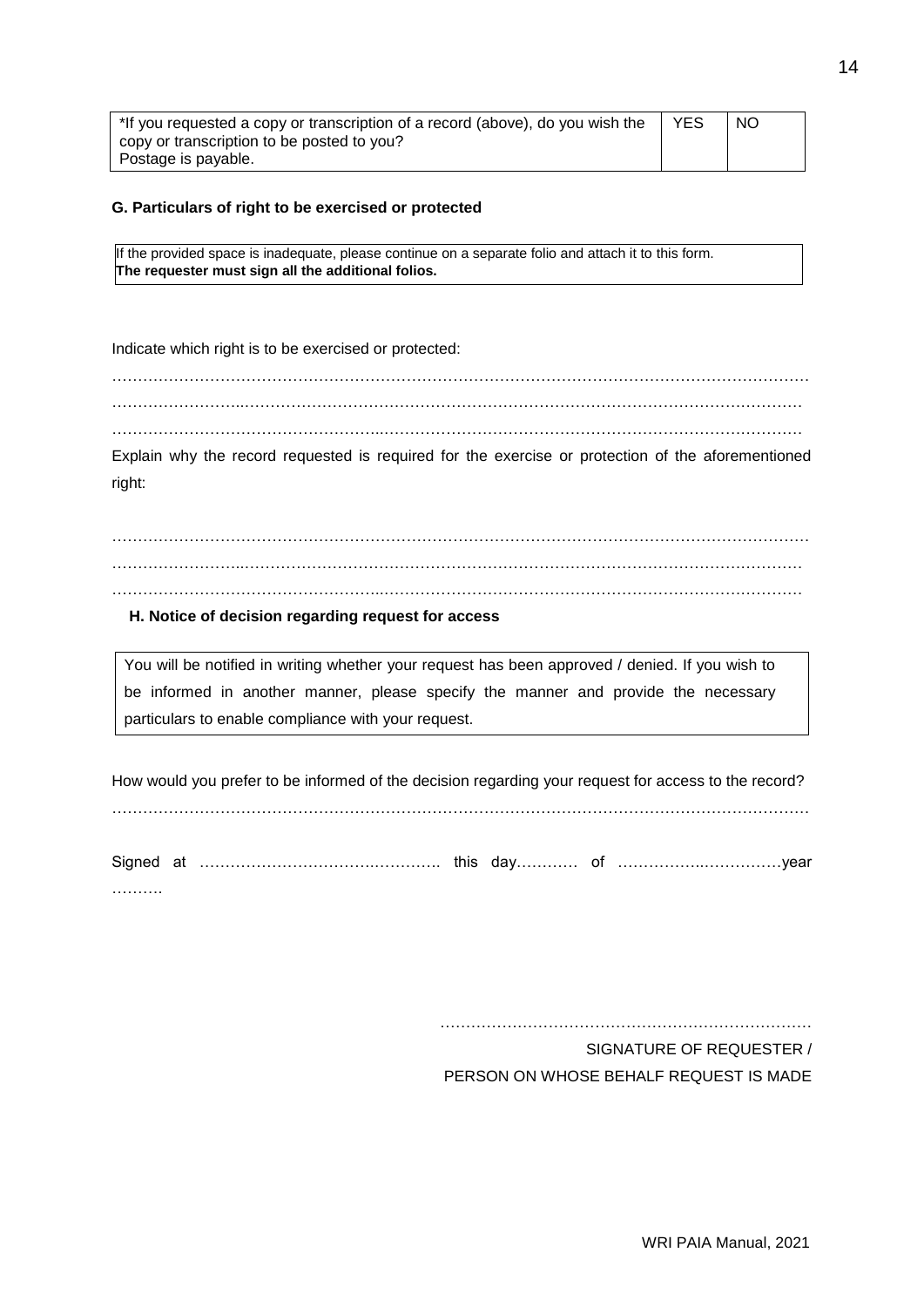# **ANNEXURE D**

| <b>DATA SUBJECTS</b>       | <b>PERSONAL INFORMATION PROCESSED</b>                                                                                        |
|----------------------------|------------------------------------------------------------------------------------------------------------------------------|
| <b>Customers:</b>          |                                                                                                                              |
| <b>Corporate Customers</b> | Various categories of general and special                                                                                    |
|                            | Personal Information, as the context and                                                                                     |
|                            | relevant circumstances may require.                                                                                          |
| Individual Customers       | Various categories of general and special<br>Personal Information, as the context and<br>relevant circumstances may require. |
|                            |                                                                                                                              |
| Suppliers:                 | Various categories of general and special                                                                                    |
|                            | Personal Information, as the context and                                                                                     |
|                            | relevant circumstances may require.                                                                                          |
| Personnel:                 | Various categories of general and special                                                                                    |
|                            | Personal Information, as the context and                                                                                     |
|                            | relevant circumstances may require.                                                                                          |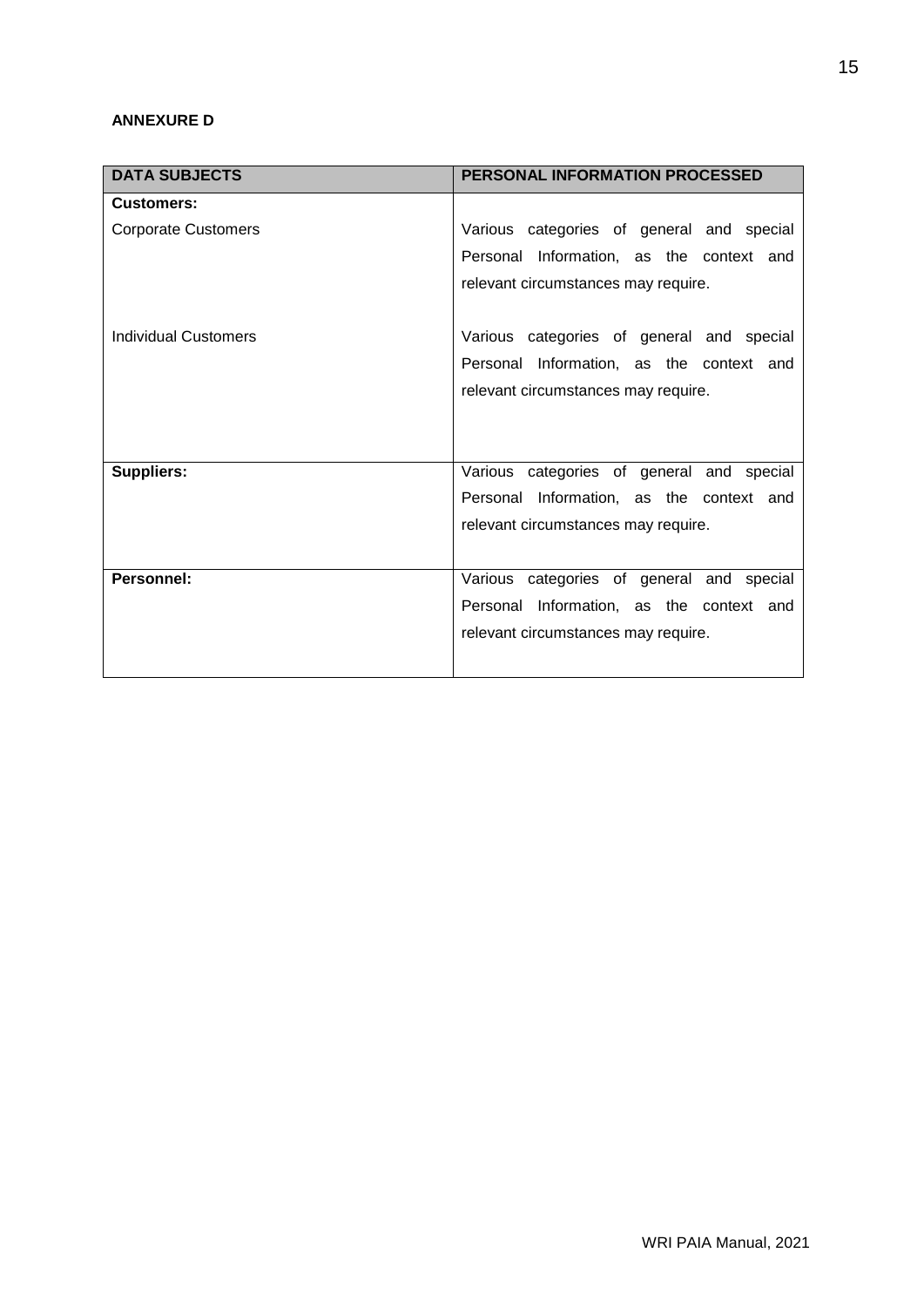# **ANNEXURE E: SECURITY MEASURES**

We undertake to put in place, monitor and maintain reasonable technical (electronic) and organisational (physical) security measures in order to safeguard all Personal Information Processed by us and to ensure the integrity and confidentiality of such information.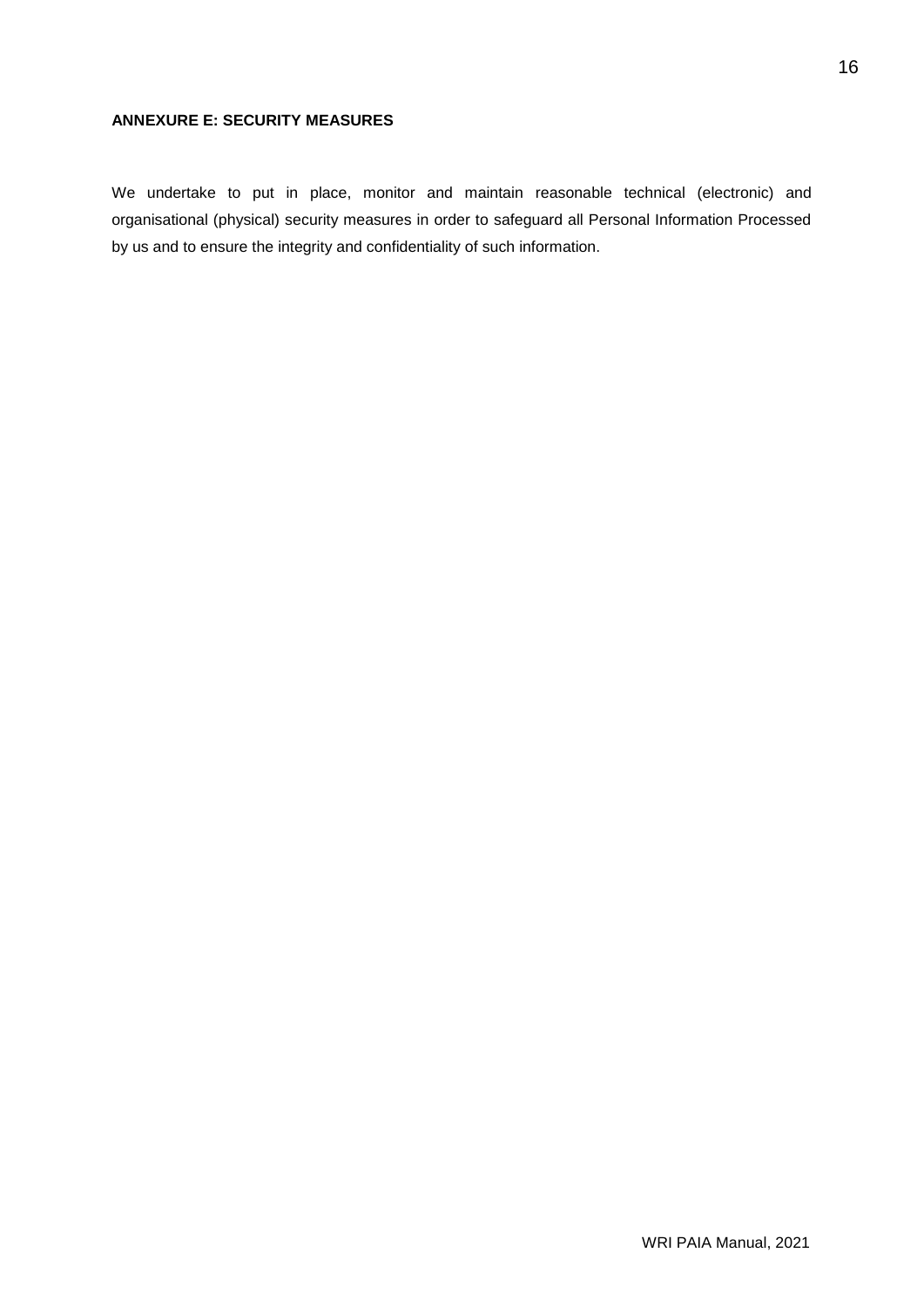## FORM<sub>1</sub>

## OBJECTION TO THE PROCESSING OF PERSONAL INFORMATION IN TERMS OF SECTION 11(3) OF THE PROTECTION OF PERSONAL INFORMATION ACT, 2013 (ACT NO. 4 OF 2013)

#### REGULATIONS RELATING TO THE PROTECTION OF PERSONAL INFORMATION, 2018 [Regulation 2]

Note:

- Affidavits or other documentary evidence as applicable in support of the objection may be  $1.$ attached.
- $2.$ If the space provided for in this Form is inadequate, submit information as an Annexure to this Form and sign each page.
- 3. Complete as is applicable.

| A                                                                   | <b>DETAILS OF DATA SUBJECT</b>                                                                                   |
|---------------------------------------------------------------------|------------------------------------------------------------------------------------------------------------------|
| Name(s) and<br>surname/ registered<br>name of data subject:         |                                                                                                                  |
| Unique Identifier/<br><b>Identity Number</b>                        |                                                                                                                  |
| Residential, postal or<br>business address:                         |                                                                                                                  |
|                                                                     | Code (                                                                                                           |
| Contact number(s):                                                  |                                                                                                                  |
| Fax number / E-mail<br>address:                                     |                                                                                                                  |
| B                                                                   | <b>DETAILS OF RESPONSIBLE PARTY</b>                                                                              |
| Name(s) and<br>surname/ Registered<br>name of responsible<br>party: |                                                                                                                  |
| Residential, postal or<br>business address:                         |                                                                                                                  |
|                                                                     |                                                                                                                  |
|                                                                     | Code                                                                                                             |
| Contact number(s):                                                  |                                                                                                                  |
| Fax number/ E-mail<br>address:                                      |                                                                                                                  |
| $\mathbf C$                                                         | REASONS FOR OBJECTION IN TERMS OF SECTION 11(1)(d) to (f) (Please<br>provide detailed reasons for the objection) |
|                                                                     |                                                                                                                  |
|                                                                     |                                                                                                                  |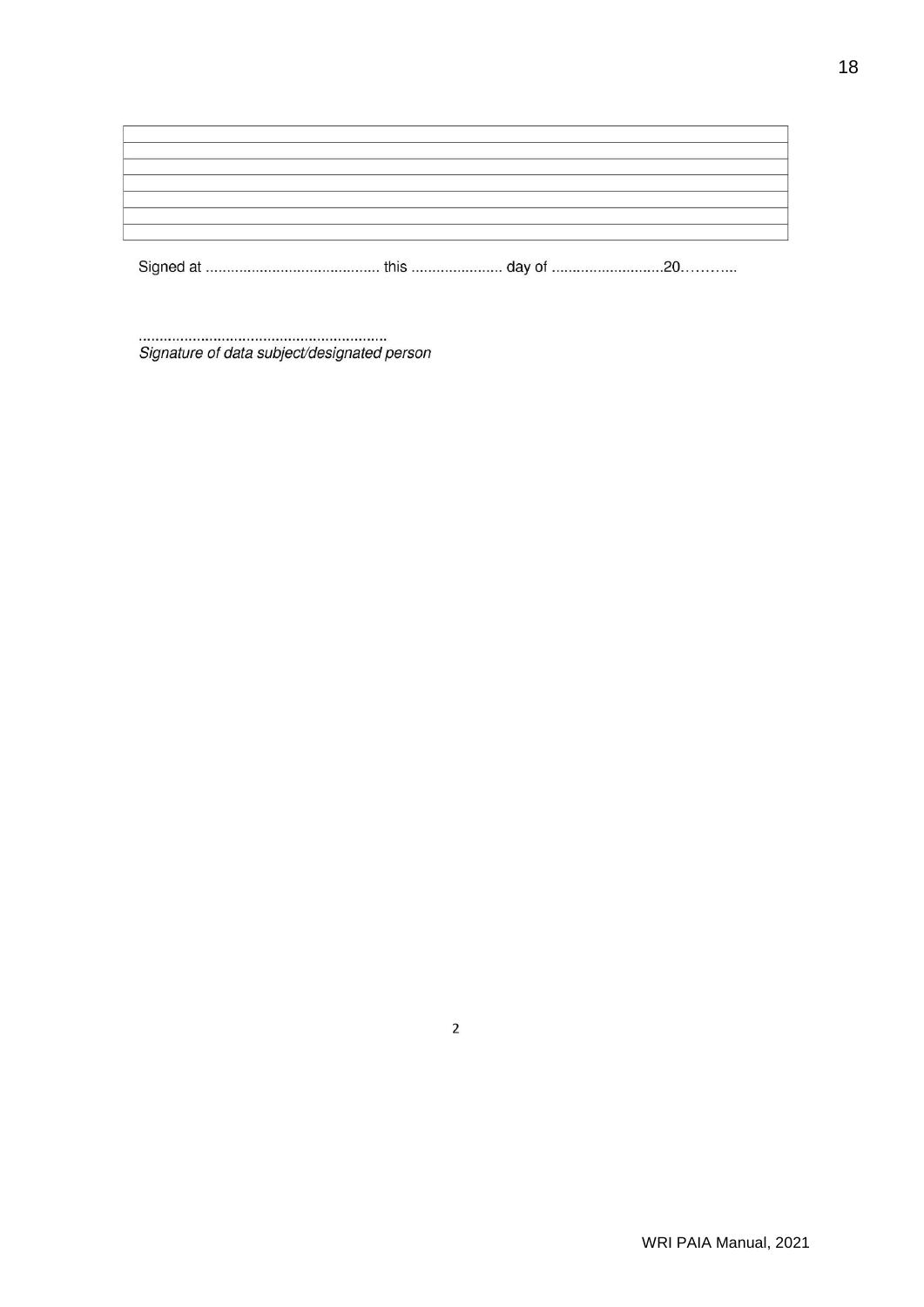#### FORM<sub>2</sub>

#### REQUEST FOR CORRECTION OR DELETION OF PERSONAL INFORMATION OR DESTROYING OR DELETION OF RECORD OF PERSONAL INFORMATION IN TERMS OF SECTION 24(1) OF THE PROTECTION OF PERSONAL INFORMATION ACT, 2013 (ACT NO. 4 OF 2013)

#### REGULATIONS RELATING TO THE PROTECTION OF PERSONAL INFORMATION, 2018 [Regulation 3]

Note:

- Affidavits or other documentary evidence as applicable in support of the request may be attached.  $\mathbf{1}$ .
- $2.$ If the space provided for in this Form is inadequate, submit information as an Annexure to this Form and sign each page.
- 3. Complete as is applicable.

Mark the appropriate box with an "x".

**Request for:** 

Correction or deletion of the personal information about the data subject which is in possession or under the control of the responsible party.



Destroying or deletion of a record of personal information about the data subject which is in possession or under the control of the responsible party and who is no longer authorised to retain the record of information.

| A                                                                 | <b>DETAILS OF THE DATA SUBJECT</b>  |
|-------------------------------------------------------------------|-------------------------------------|
| Name(s) and surname /<br>registered name of data<br>subject:      |                                     |
| Unique identifier/<br><b>Identity Number:</b>                     |                                     |
|                                                                   |                                     |
| Residential, postal or                                            |                                     |
| business address:                                                 |                                     |
|                                                                   | Code (                              |
| Contact number(s):                                                |                                     |
| Fax number/E-mail<br>address:                                     |                                     |
| B                                                                 | <b>DETAILS OF RESPONSIBLE PARTY</b> |
| Name(s) and surname /<br>registered name of<br>responsible party: |                                     |
| Residential, postal or                                            |                                     |
| business address:                                                 |                                     |
|                                                                   | Code                                |
| Contact number(s):                                                |                                     |